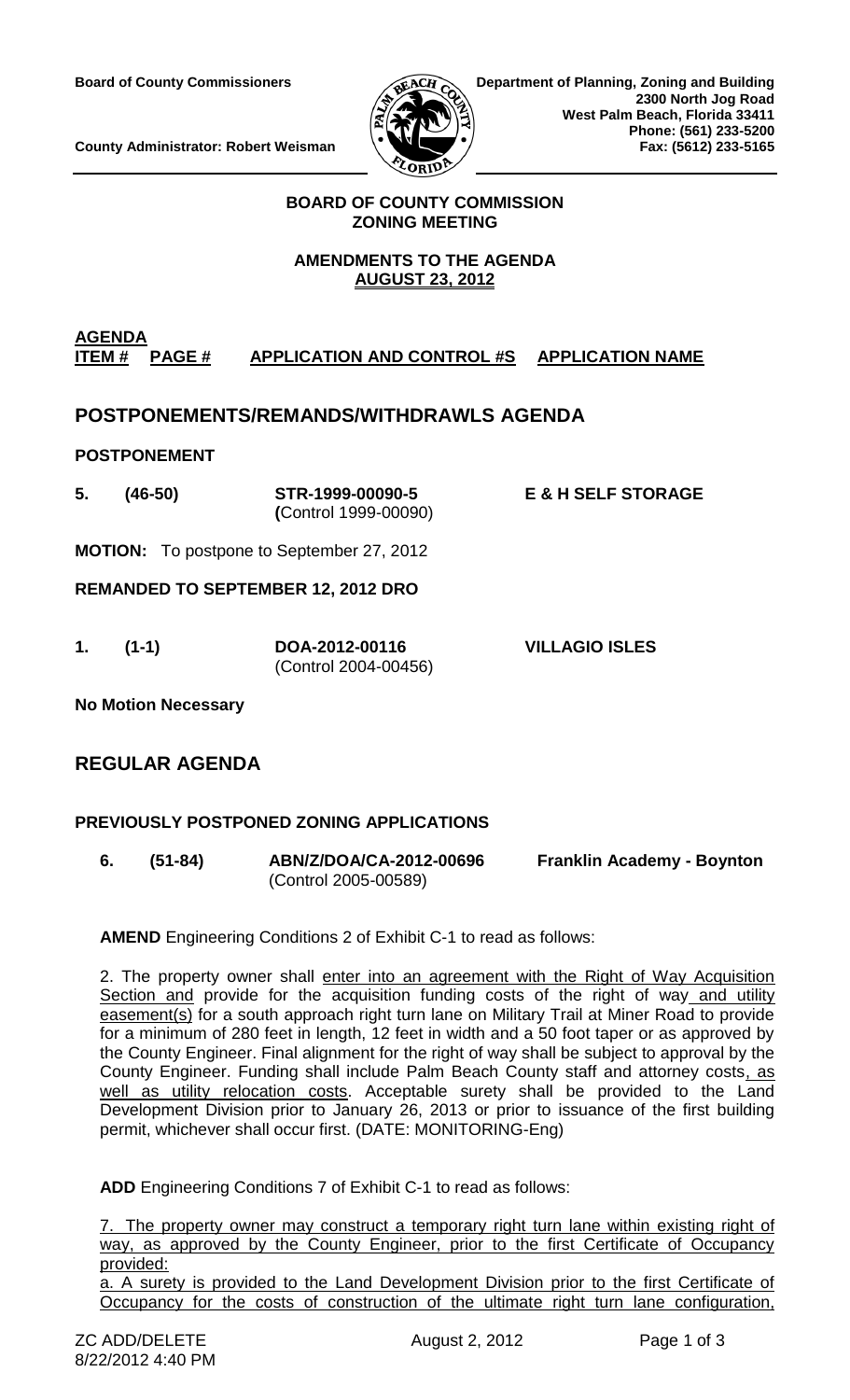including a paved shoulder, utility relocation costs and design costs. (CO: MONITORING – Eng)

b. Construction of the ultimate right turn lane is completed prior to August 1, 2014. (DATE: MONITORING – Eng)

**AMEND** Landscape - Perimeter Conditions 3 of Exhibit C-1 to read as follows:

3. In addition to code requirements, landscaping and buffering along the north property line shall be upgraded to include:

a. a two (2) foot high continuous berm;

b. a six (6) foot high concrete panel wall to be located at the top of the berm. Both sides of the wall shall be given a finished architectural treatment that is consistent with the color and style of the principal structure

c. wall and berm shall be located along the west four hundred and forty (440) feet of the north property line; and,

b. one (1) palm or pine for each for each thirty (30) linear feet for the entire north property line. (BLDG PERMIT: LANDSCAPE - Zoning)

### **ULDC AMENDMENTS**

- **J7. Adoption Hearing – Unified Land Development Code (ULDC) – Amendment Round 2012- 01**
	- **(112) Amend Exhibit J, Location Criteria – Type I Restaurant – line 38, Part 2 as follows\*:** as well as enhances pedestrian circulation, safety and accessibility while limiting
	- **(113) Amend Exhibit J, Location Criteria – Type I Restaurant – lines 6 – 7, Part 2 as follows\*:**

restaurant main entrances by a distance of more than 150 feet. The applicant may request an increase to this distance up to  $\frac{by}{x}$  a maximum of ten percent of the

- **(113) Amend Exhibit J, Location Criteria – Type I Restaurant – lines 11-14, Part 2 as follows\*:**
	- c) If located in standard Zoning Districts and required by the Zoning Director, cross-access shall be provided to the all abutting parcels that has have a Commercial FLU designation. If required, the cross-access easement shall be recorded prior to fFinal aApproval of the Site Plan by the DRO. The Zoning Director may elect not to require the cross-access easement based on
- **(147) Amend Exhibit S, Waivers – lines 54 - 57, Part 40 as follows\*:**
	- **2) Type I Waiver – Eliminate or Reduce Loading Standards Administrative Reduction** For uses that contain less then 10,000 square feet of total GFA, the applicant Zoning Director may apply for a Type I Waiver to eliminate the loading space required waive or reduce the loading standards. **[Ord. 2007-001]**
- **(149) Amend Exhibit T, Livestock Keeping – lines 7 - 8, Part 1 as follows\*:**

perimeter fence to divide the property into two or more areas for the purposes of separating or containing rotating livestock.

#### **(149) Amend Exhibit T, Livestock Keeping – line 26, Part 2 as follows\*:**

Domesticated livestock shall be permitted allowed accessory to a single family residential

- **(149) Amend Exhibit T, Livestock Keeping – lines 33 – 34, Part 2 as follows\*:**
	- b) Temporary/Portable structures that do not require building permits shall comply with the side and rear setback standards indicated in Article 5.B.1.A.1.d.2)b) – AR District and AGE Rural Transect, and may be located in the front or side street yards without meeting setback requirements.
- **(149) Amend Exhibit T, Livestock Keeping – lines 39 – 41, Part 2 as follows\*:**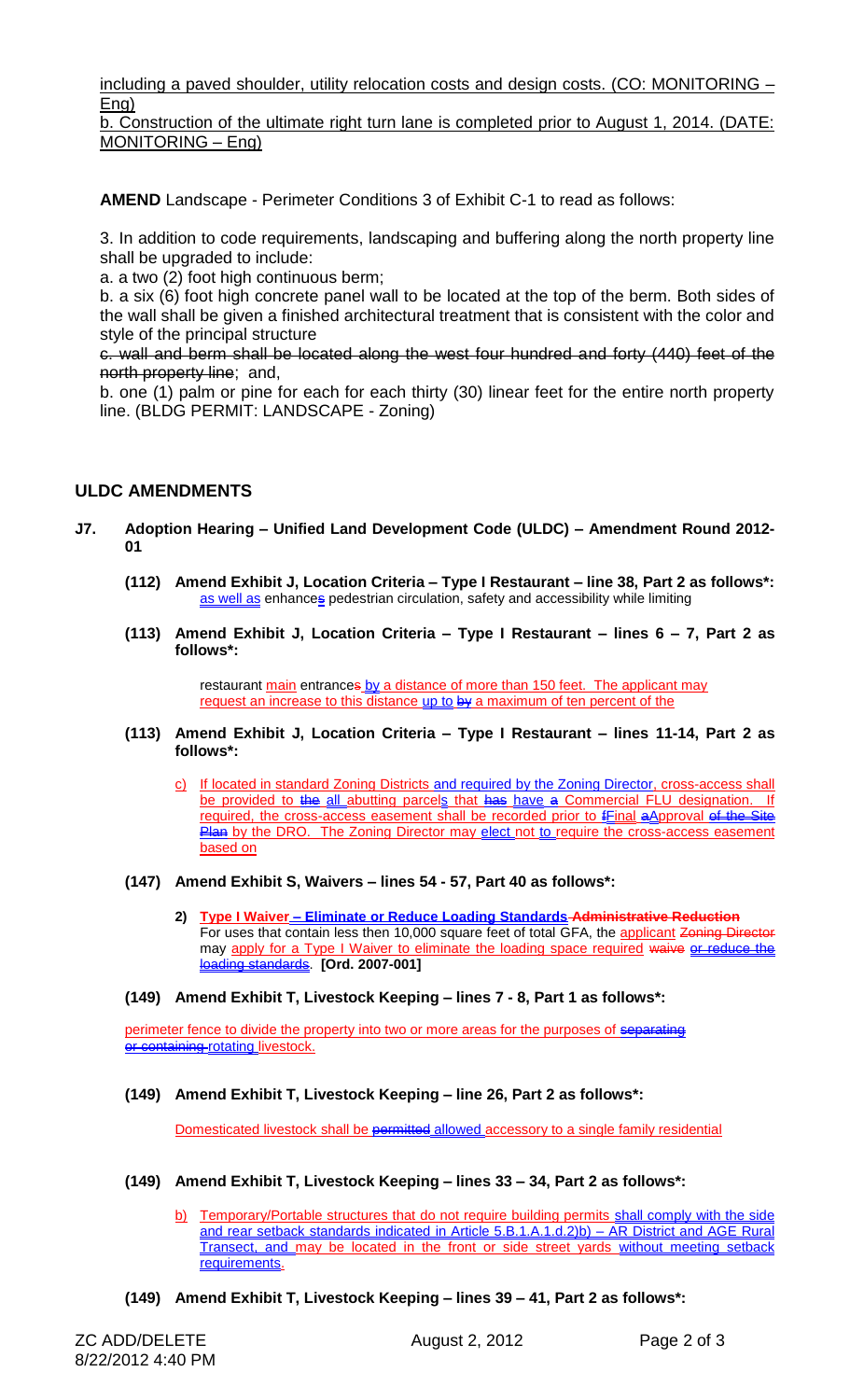Cross fencing may be permitted for the purpose of separating rotating livestock. It shall not be utilized in a manner that creates a nuisance for adjacent property owners such as containing pens or restrains the animals primarily in the setbacks in a limited area next to the property line.

#### **(149) Amend Exhibit T, Livestock Keeping – lines 45 – 46, Part 2 as follows\*:**

A maximum of six separate on site sales of livestock shall be permitted during a 12 month  $\overline{\text{period.}}$ 

- (a) Property owners may conduct sales from their property provided they comply with the provisions of Article 4.B.1.A.70 – Home Occupation. The property owner does not have to comply with location requirements. In addition, the prohibition of on-premise sales shall not apply to this section.
- (b) Sales shall be limited to products grown or raised on site and shall not exceed \$15,000 in gross receipts per calendar year.
- (c) Livestock as an accessory use shall be subject to the Nuisance Standards contained in Art. 5.

#### **(149) Amend Exhibit T, Livestock Keeping – lines 49 – 51, Part 2 as follows\*:**

to comply with the standards above for permanent structures within six (6) months, and for temporary/portable structures that do not require building permits within 30 days, of the effective date of this eOrdinance.-Those found in non-compliance by Code shall be given sixty (60) days to comply with the provisions of this section of the ULDC.

Double underlined indicates new text or **previously stricken text to remain.** Double Stricken indicates text to be deleted. *Italicized* indicates text to be relocated. **….** Indicates language omitted to save space.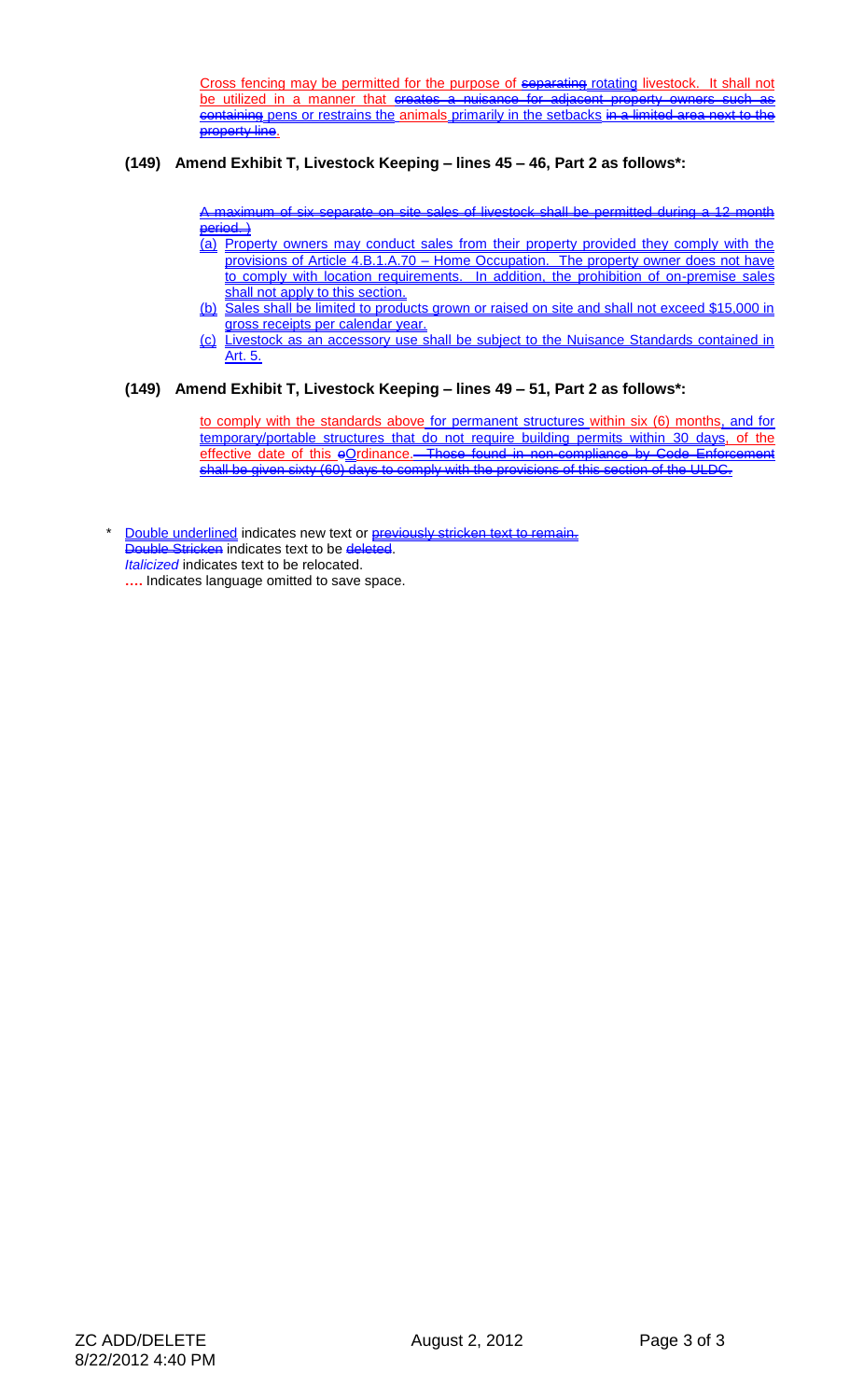**Board of County Commissioners**

**County Administrator**

Robert Weisman



**Department of Planning, Zoning & Building**

2300 N. Jog Road West Palm Beach, FL 33411 Phone: 561-233-5200 Fax: 561-233-5165

# **BOARD OF COUNTY COMMISSIONERS ZONING MEETING**

# **9:30 A.M. 6TH FLOOR JANE M. THOMPSON MEMORIAL CHAMBERS THURSDAY AUGUST 23, 2012**

# **CALL TO ORDER**

- A. Roll Call
- B. Opening Prayer and Pledge of Allegiance
- C. Proof of Publication
- D. Swearing In
- E. Adoption of Agenda

# **POSTPONEMENTS/REMANDS/WITHDRAWALS AGENDA**

**CONSENT AGENDA**

# **REGULAR AGENDA**

**DIRECTOR COMMENTS**

# **COMMISSIONER COMMENTS**

**ADJOURNMENT**

Web address: www.pbcgov.com/pzb/

*Disclaimer: Agenda subject to changes at or prior to the public hearing.*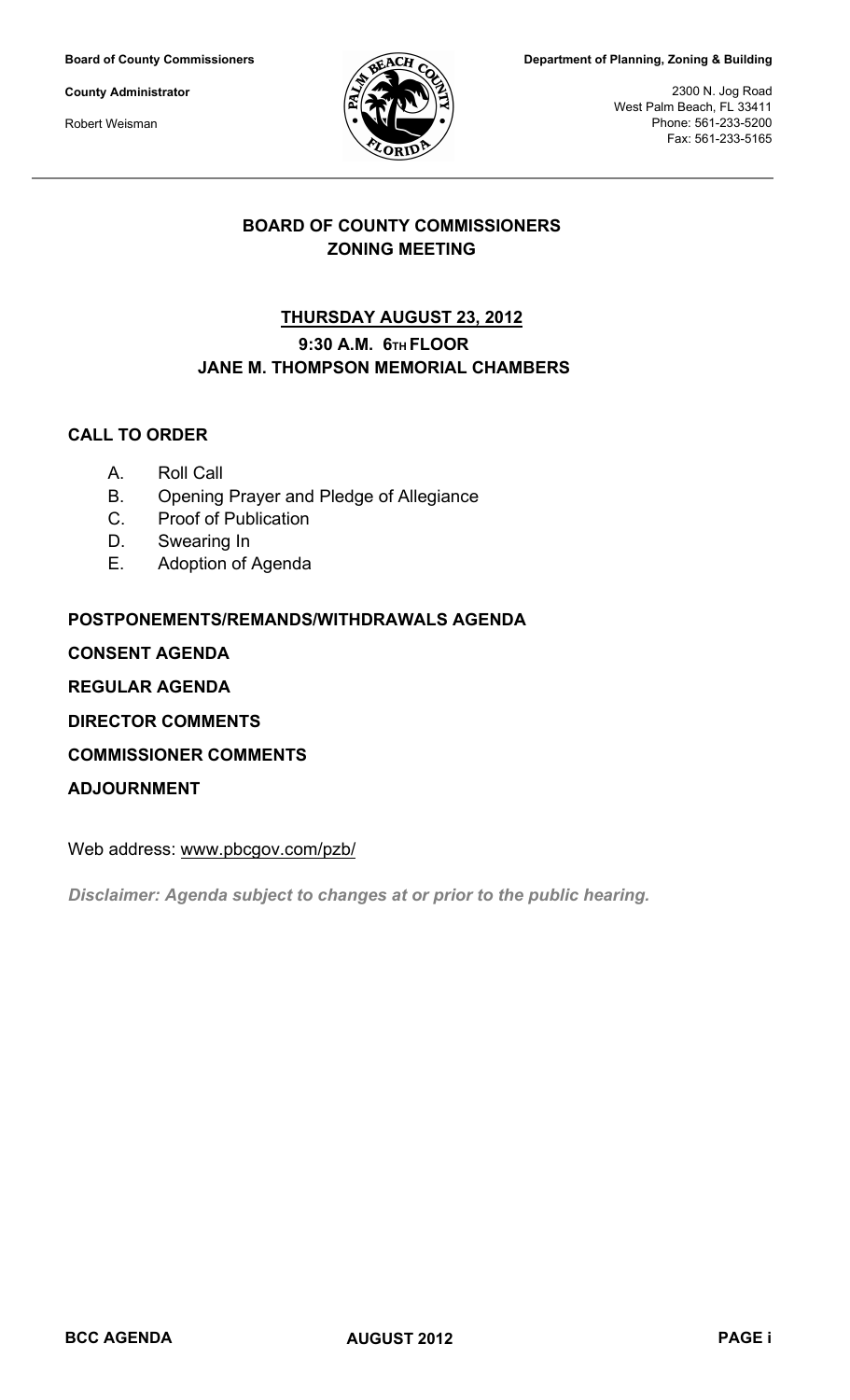# **AGENDA PALM BEACH COUNTY BOARD OF COUNTY COMMISSIONERS**

# **AUGUST 23, 2012**

# **CALL TO ORDER**

- A. Roll Call 9:30 A.M.
- B. Opening Prayer and Pledge of Allegiance
- C. Proof of Publication Motion to receive and file
- D. Swearing In County Attorney
- E. Motion to Adopt Agenda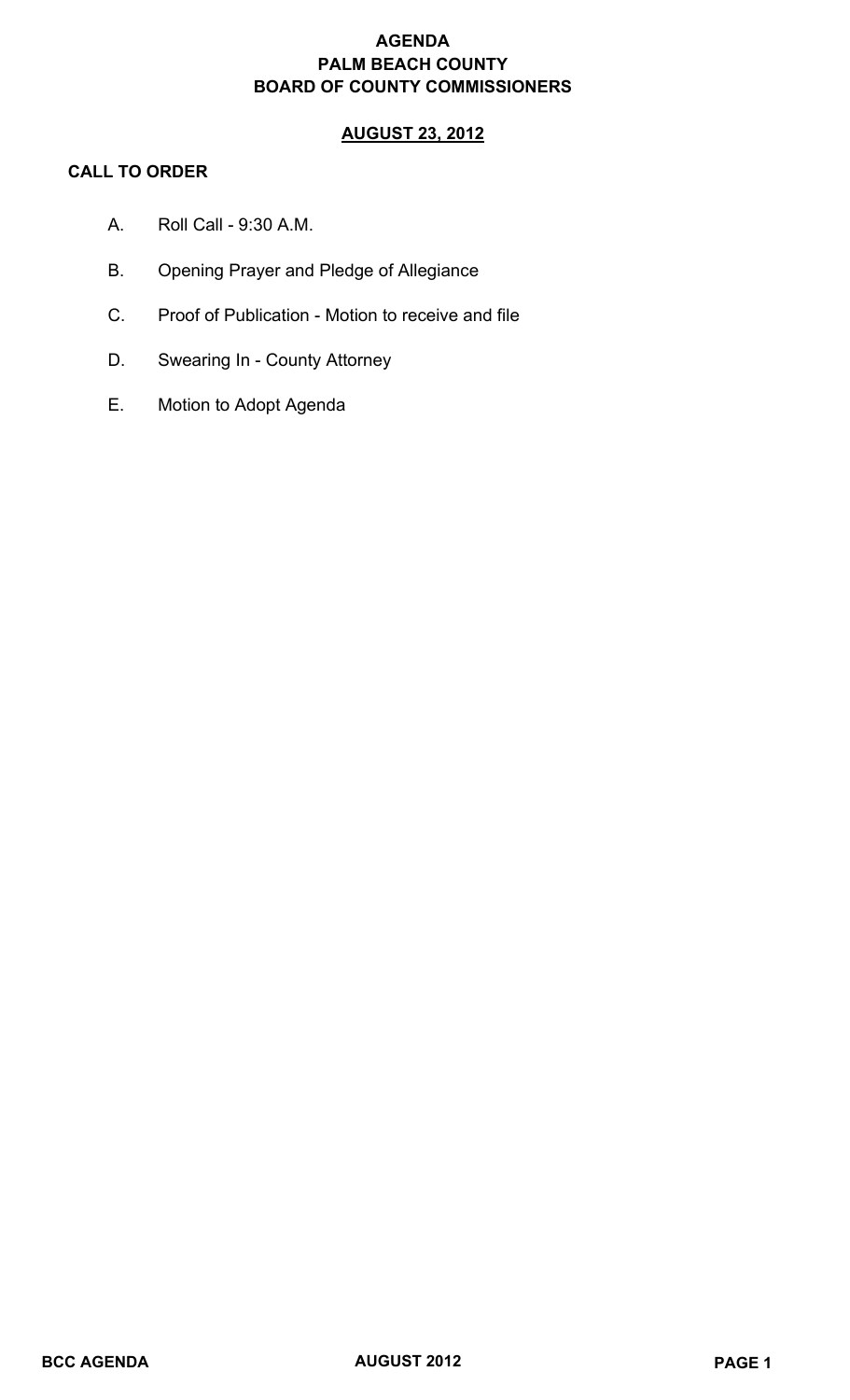### **POSTPONEMENTS/REMANDS/WITHDRAWALS AGENDA**

#### **A. POSTPONEMENTS**

**[DOA-2012-00116](http://discover.pbcgov.org/pzb/zoning/Hearings-Meetings-BCC/2012-08-1.pdf)** Title: a Development Order Amendment application of Ansca Acquisition LLC by CMS Engineering LLC, Agent. Request: to reconfigure the Master and Subdivision Plans and to amend Conditions of Approval (Arch Review, Engineering, Planning, PUD, School Board). **1.** General Location: Northwest corner of Hagen Ranch Road and Atlantic Ave. **(Villaggio Isles PUD)** (Control 2004-00456)

Pages: 1 - 1 Project Manager: David McGuire Size: 92.07 acres + BCC District: 5

Staff Recommendation: Staff recommends a postponement to Thursday, September 27, 2012.

**MOTION:** To postpone to Thursday, September 27, 2012.

#### **B. REMANDS**

### **C. WITHDRAWALS**

 **END OF POSTPONEMENTS/REMANDS/WITHDRAWALS AGENDA**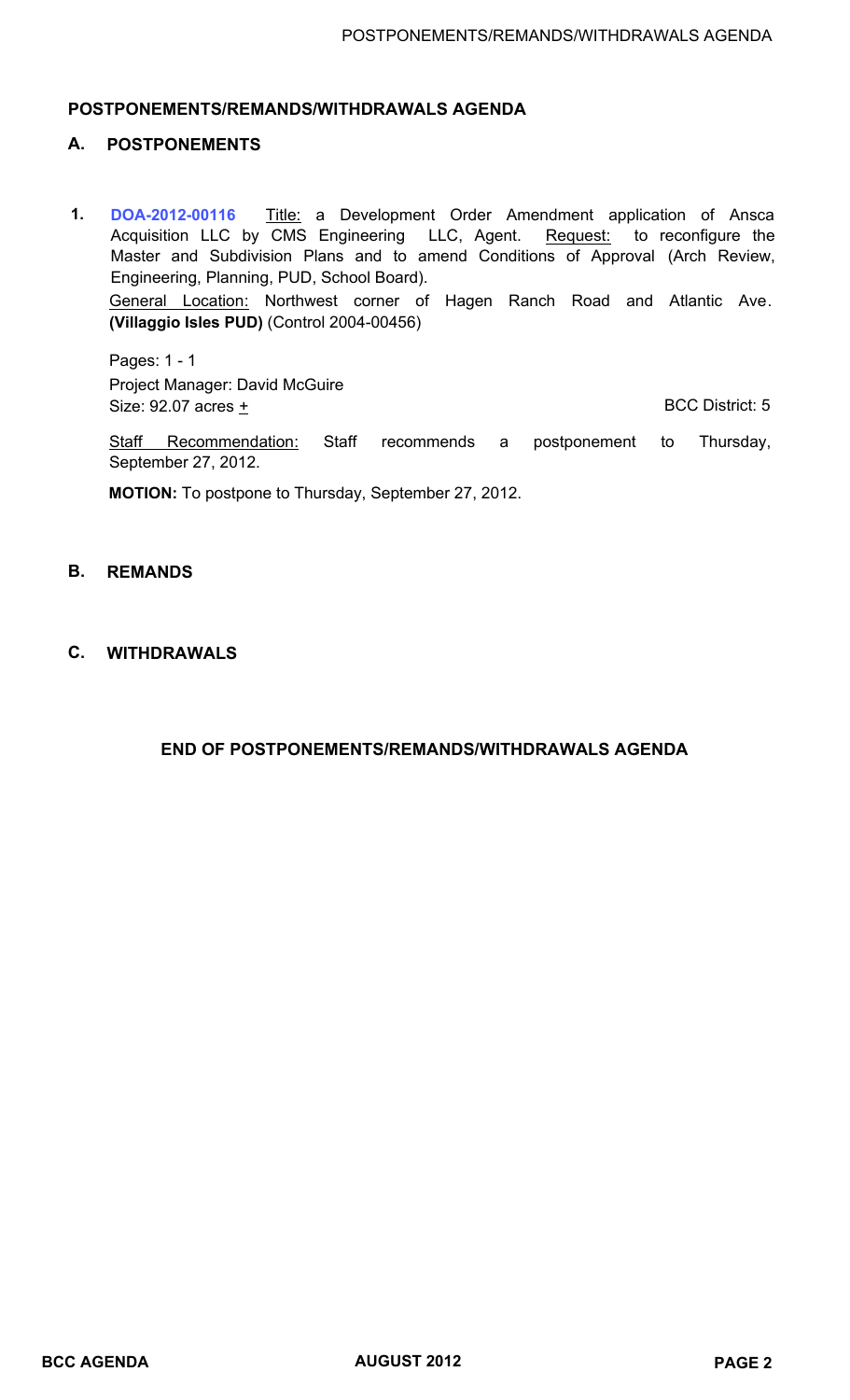### **CONSENT AGENDA**

**A. REQUESTS TO PULL ITEMS FROM CONSENT**

### **B. DISCLOSURES FOR THE CONSENT ITEMS**

- **C. STATUS REPORTS NEW**
- **D. PREVIOUSLY POSTPONED ZONING APPLICATIONS**

### **E. ZONING APPLICATIONS - NEW**

**[CA-2011-01993](http://discover.pbcgov.org/pzb/zoning/Hearings-Meetings-BCC/2012-08-2.pdf)** Title: a Class A Conditional Use application of Lake Worth Property Enterprises LLC by H & L Planning & Development, Agent. Request: to allow a Convenience Store with Gas Sales **2.** General Location: Northwest corner of Okeechobee Boulevard and Indian Road **(European BP)** (Control 1992-10020)

Pages: 2 - 22 Conditions of Approval (17 - 18) Project Manager: Joyce Lawrence Size: 0.43 acres + BCC District: 7

Staff Recommendation: Staff recommends approval of the Development Order Abandonment; approval of the Official Zoning Map Amendment; approval of the Development Order Amendment subject to 19 Conditions of Approval as indicated in Exhibit C-1; approval of the Class A Conditional Use subject to 6 Conditions of Approval as indicated in Exhibit C-2.

Zoning Commission Recommendation: Approved as amended 9-0

**MOTION:** To adopt a resolution approving a Class A Conditional Use to allow a Convenience Store with Gas Sales subject to Conditions of Approval as indicated in Exhibit C.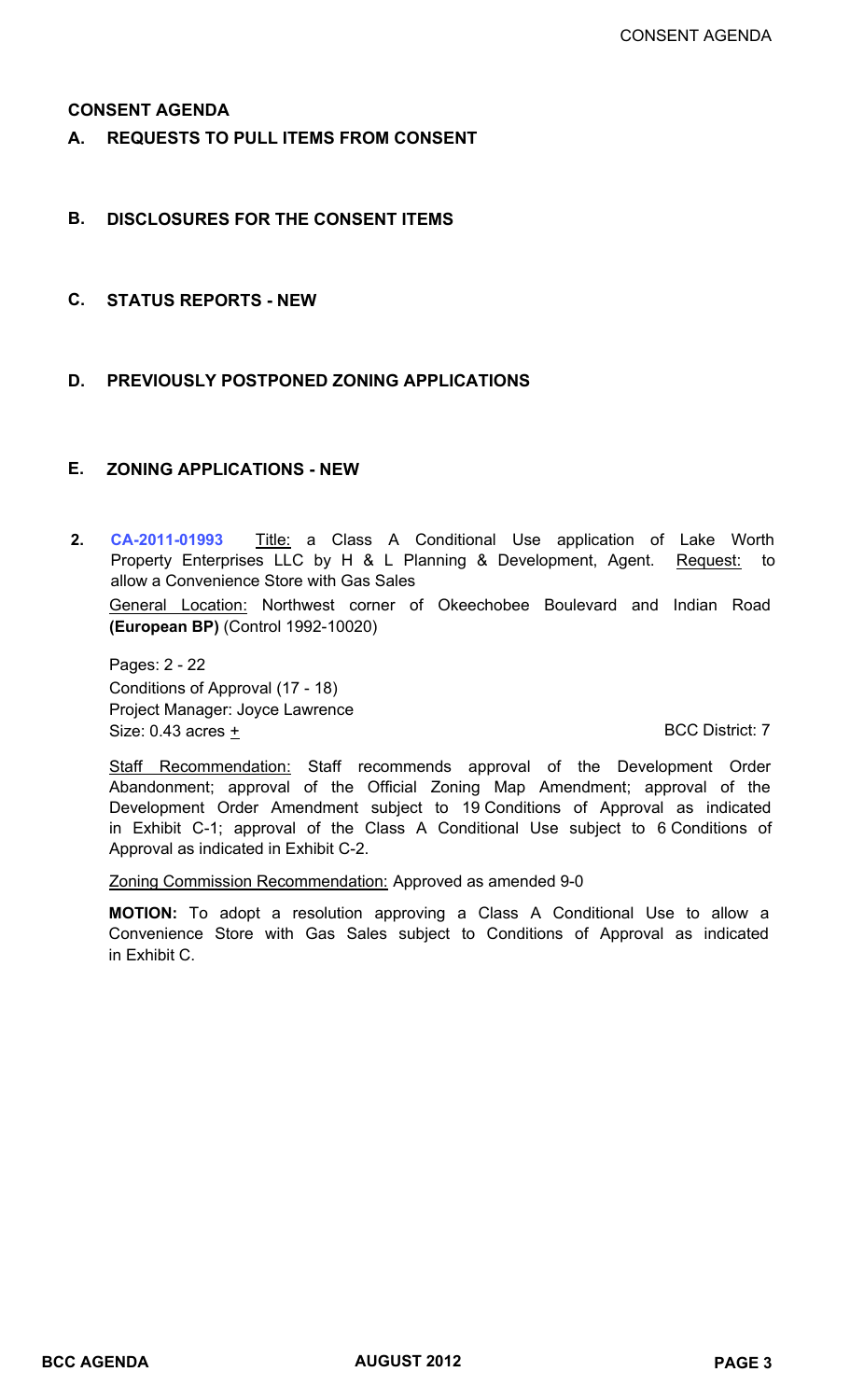**[CA-2012-00688](http://discover.pbcgov.org/pzb/zoning/Hearings-Meetings-BCC/2012-08-3.pdf)** Title: a Class A Conditional Use application of Garry Bernardo by Frogner Consulting LLC, Agent. Request: to allow a Pawnshop **3.**

General Location: East side of Military Trail two blocks North of Southern Blvd. **(American Jewelry and Guns)** (Control 2011-00552)

Pages: 23 - 43 Conditions of Approval (38 - 39) Project Manager: David McGuire Size:  $0.30$  acres  $\pm$  BCC District: 2

Staff Recommendation: Staff recommends approval of the request subject to 8 Conditions of Approval as indicated in Exhibit C.

Zoning Commission Recommendation: Approved as amended 9-0

**MOTION:** To adopt a resolution approving a Class A Conditional Use to allow a Pawnshop subject to the Conditions of Approval as indicated in Exhibit C.

## **F. CORRECTIVE RESOLUTIONS**

**4.** [ABN/DOA/R/TDR-2011-03177](http://discover.pbcgov.org/pzb/zoning/Hearings-Meetings-BCC/2012-08-4.pdf) A resolution correcting Resolution R-2012-1055, adopted on July 26, 2012 containing an error in the NOW, THEREFORE CLAUSE and an error in Condition of Approval Transfer of Development Rights 3 in Exhibit C.

BCC District: 3

Pages: 44 - 45

**MOTION:** To adopt a resolution correcting Resolution R-2012-1055, adopted on July 26, 2012, correcting an error in the NOW, THEREFORE CLAUSE and an error in Condition of Approval Transfer of Development Rights 3 of Exhibit C.

### **G. ABANDONMENTS**

## **END OF CONSENT AGENDA**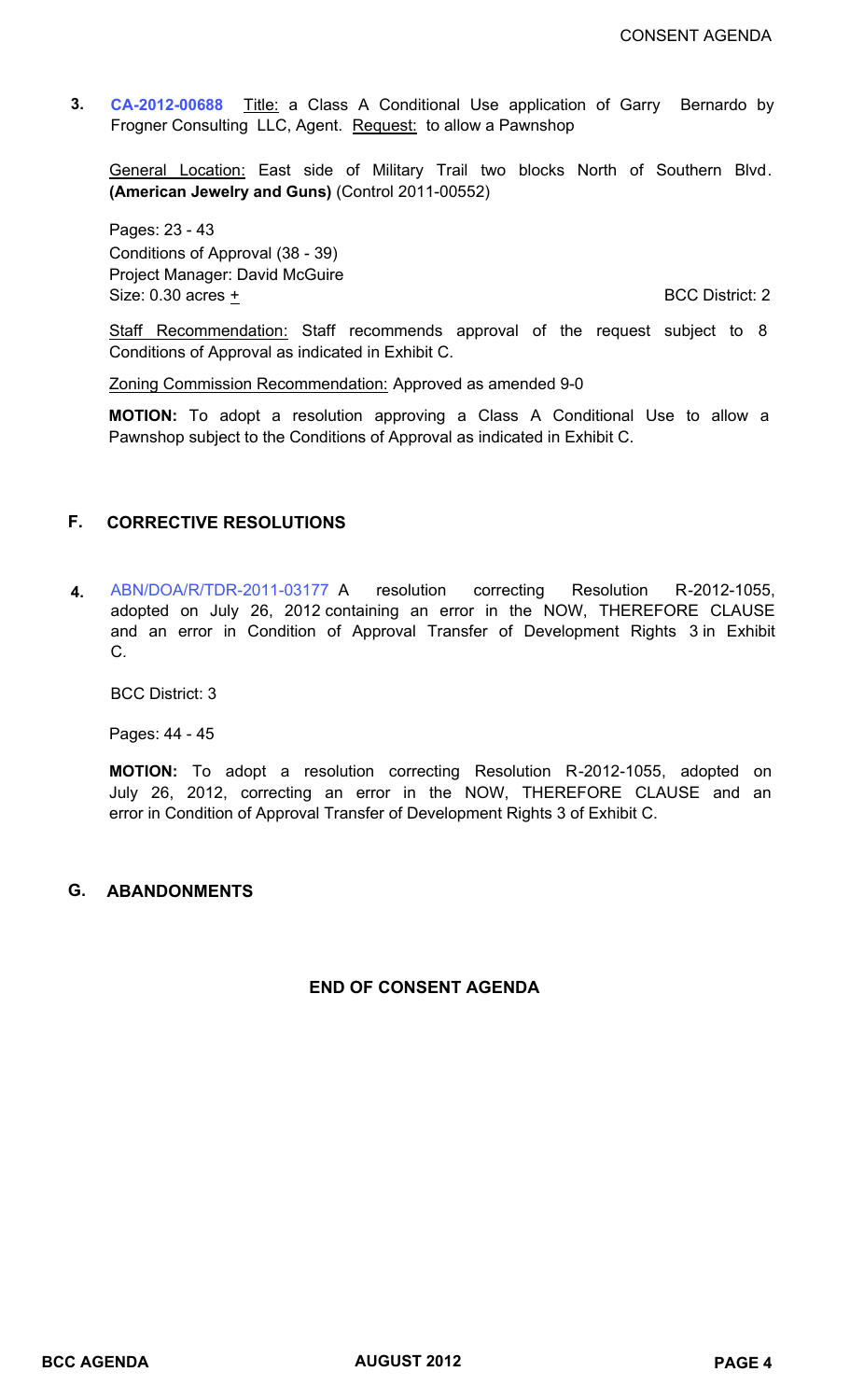### **REGULAR AGENDA**

**A. ITEMS PULLED FROM CONSENT**

# **B. DISCLOSURES FOR ITEMS PULLED FROM THE CONSENT AGENDA**

- **C. PUBLIC OWNERSHIP ZONING DISTRICT DEVIATIONS**
- **D. PREVIOUSLY POSTPONED STATUS REPORTS**

### **E. STATUS REPORTS - NEW**

**[STR-1999-00090-5](http://discover.pbcgov.org/pzb/zoning/Hearings-Meetings-BCC/2012-08-5.pdf)** Status Report for Resolution R-2000-0572 (Control No. 1999-0090) Property Owner: Congress Plaza (Congress Shopping Center) General Location: Approximately 600 feet south of Okeechobee Blvd, on east side of Congress Avenue Current Zoning: CG **(E & H Self Storage) 5.**

Pages: 46 - 50 Size:  $1.46$  acres  $\pm$  BCC District: 2

**DISCLOSURE** 

**MOTION:** To adopt a resolution revoking the Self-Service Storage Facility use granted by Resolution R-2000-0572.

# **F. SMALL SCALE LAND USE AMENDMENTS AND ZONING APPLICATIONS**

### **G. LARGE SCALE LAND USE PLAN AMENDMENT ADOPTION**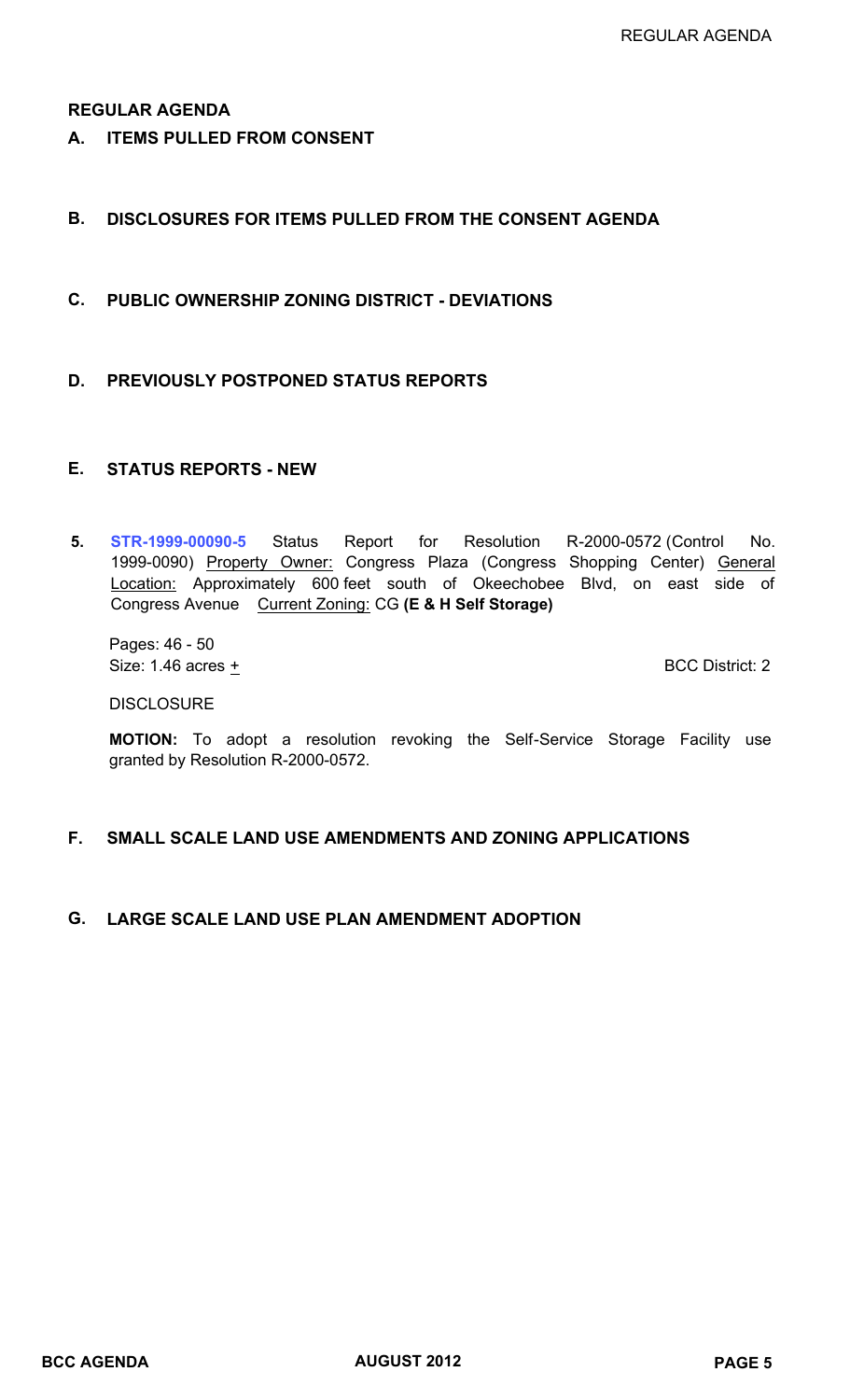## **H. PREVIOUSLY POSTPONED ZONING APPLICATIONS**

**[ABN/Z/DOA/CA-2012-00696](http://discover.pbcgov.org/pzb/zoning/Hearings-Meetings-BCC/2012-08-6.pdf)** Title: a Development Order Abandonment application of Florida Charter Foundation Inc, Precious Property Management Llc, Capstone Resdev LLC by Urban Design Kilday Studios, Agent. Request: to abandon Resolution R-2007-1620 for a Class A Conditional Use to allow **Townhouses 6.**

Title: an Official Zoning Map Amendment of Florida Charter Foundation Inc, Precious Property Management Llc, Capstone Resdev LLC by Urban Design Kilday Studios, Agent. Request: to allow a rezoning from the Agriculture Residential (AR) Zoning District to the Residential Single Family (RS) Zoning District

Title: a Development Order Amendment of Florida Charter Foundation Inc, Precious Property Management Llc, Capstone Resdev LLC by Urban Design Kilday Studios, Agent. Request: to reconfigure the Site Plan, to add land area, add an access point and to delete the Conditional Overlay Zone (COZ) all Conditions of Approval for Resolution R-2007-1619

Title: a Class A Conditional Use of Florida Charter Foundation Inc, Precious Property Management Llc, Capstone Resdev LLC by Urban Design Kilday Studios, Agent. Request: to allow a School, Elementary or Secondary School (Charter)

General Location: 0.75 miles north of Gateway Boulevard on the northeast corner of Knollwood Road and Old Military Trail **(Franklin Academy - Boynton)** (Control 2005-00589)

Pages: 51 - 84 Conditions of Approval (67 - 70) Project Manager: Joyce Lawrence Size: 9.93 acres + BCC District: 3

#### **DISCLOSURE**

Staff Recommendation: Staff recommends approval of the Development Order Abandonment; approval of the Official Zoning Map Amendment; approval of the Development Order Amendment subject to 19 Conditions of Approval as indicated in Exhibit C-1; approval of the Class A Conditional Use subject to 6 Conditions of Approval as indicated in Exhibit C-2.

Zoning Commission Recommendation: Approved 9-0

**MOTION:** To adopt a resolution approving a Development Order Abandonment to abandon Resolution R-2007-1620 for a Class A Conditional Use to allow Townhouses.

**MOTION:** To adopt a resolution approving an Official Zoning Map Amendment to allow a rezoning from the Agriculture Residential (AR) Zoning District to the Residential Single Family (RS) Zoning District.

**MOTION:** To adopt a resolution approving a Development Order Amendment to reconfigure the Site Plan to add land area and add an access point subject to Conditions of Approval as indicated in Exhibit C-1.

**MOTION:** To adopt a resolution approving a Class A Conditional Use to allow a School, Elementary or Secondary (Charter School) subject to Conditions of Approval as indicated in Exhibit C-2.

## **I. ZONING APPLICATIONS - NEW**

#### **J. ULDC AMENDMENTS**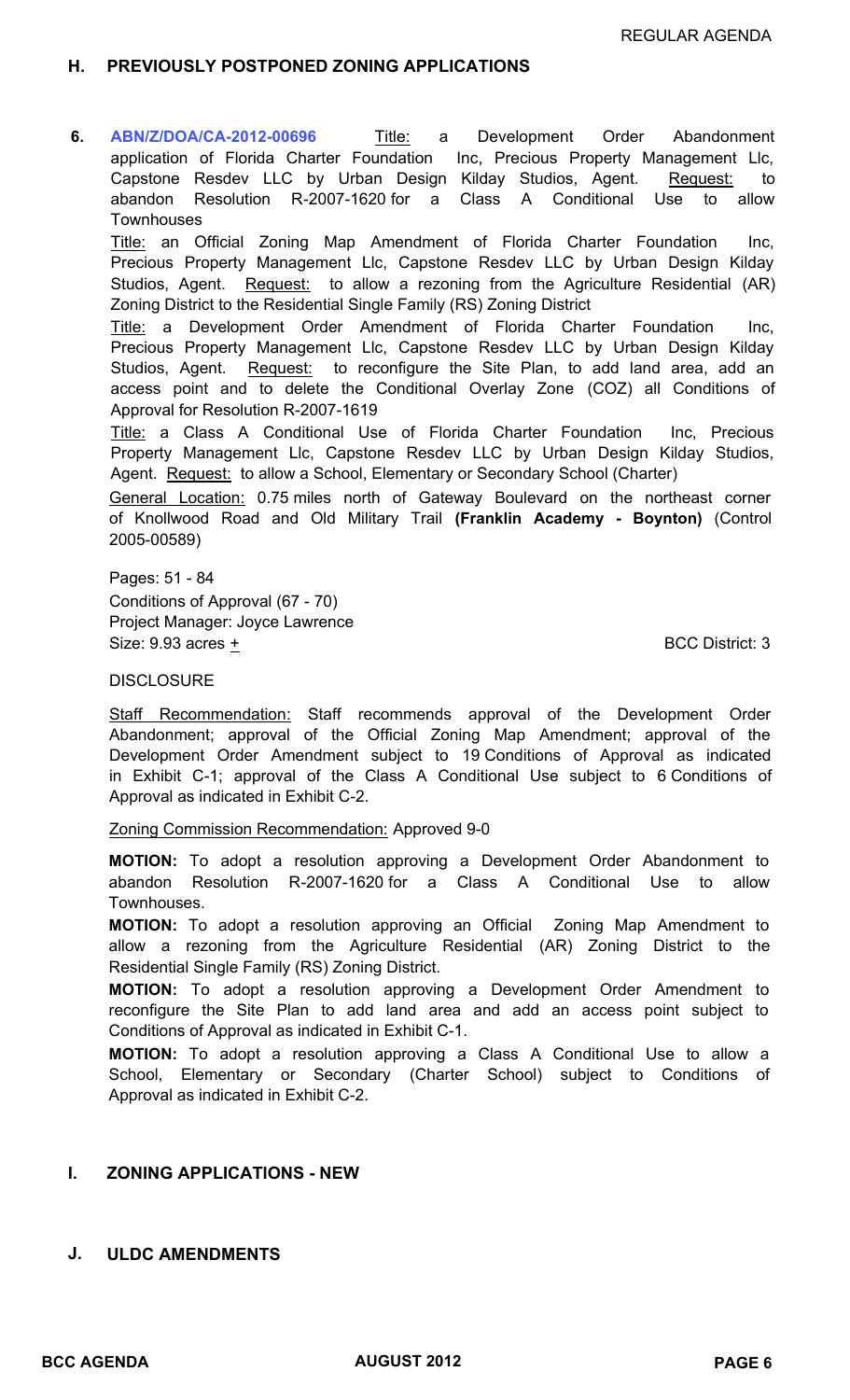### **7.** [TITLE: ADOPTION HEARING UNIFIED LAND DEVELOPMENT CODE \(ULDC\)](http://discover.pbcgov.org/pzb/zoning/Hearings-Meetings-BCC/2012-08-7.pdf)  AMENDMENT ROUND 2012-01

Staff Recommendation: Staff recommends a motion to adopt an Ordinance of the Board of County Commissioners of Palm Beach County, Florida, amending the Unified Land Development Code, Ordinance 2003-067, as amended.

Pages: 85 - 149

**MOTION:** TO ADOPT AN ORDINANCE OF THE BOARD OF COUNTY COMMISSIONERS OF PALM BEACH COUNTY, FLORIDA, AMENDING THE UNIFIED LAND DEVELOPMENT CODE, ORDINANCE 03-067, AS AMENDED, AS FOLLOWS: ARTICLE 1 - GENERAL PROVISIONS; CHAPTER C, RULES OF CONSTRUCTION AND MEASUREMENT; CHAPTER I, DEFINITIONS AND ACRONYMS; ARTICLE 2 - DEVELOPMENT REVIEW PROCEDURES; CHAPTER A, GENERAL; CHAPTER B, PUBLIC HEARING PROCESS; CHAPTER C, FLU PLAN AMENDMENTS; CHAPTER D, ADMINISTRATIVE PROCESS, CHAPTER G, DECISION MAKING BODIES; ARTICLE 3 - OVERLAYS AND ZONING DISTRICTS; CHAPTER A, GENERAL; CHAPTER B, OVERLAYS; CHAPTER C, STANDARD DISTRICTS; CHAPTER D, PROPERTY DEVELOPMENT REGULATIONS (PDRs); CHAPTER E, PLANNED DEVELOPMENT DISTRICTS (PDDs), CHAPTER F, TRADITIONAL DEVELOPMENT DISTRICTS (TDDs); ARTICLE 4 - USE REGULATIONS; CHAPTER A, USE CLASSIFICATION; CHAPTER B, SUPPLEMENTARY USE STANDARDS; CHAPTER C, COMMUNICATION TOWER, COMMERCIAL; ARTICLE 5 - SUPPLEMENTARY STANDARDS; CHAPTER A, GENERAL; CHAPTER B, ACCESSORY AND TEMPORARY USES; CHAPTER C, DESIGN STANDARDS; CHAPTER E, PERFORMANCE STANDARDS; CHAPTER G, DENSITY BONUS PROGRAMS; ARTICLE 6- PARKING; CHAPTER A, PARKING; CHAPTER B, LOADING STANDARDS; ARTICLE 7 - LANDSCAPING; CHAPTER F, PERIMETER BUFFER LANDSCAPE REQUIREMENTS; ARTICLE 8 - SIGNAGE; CHAPTER A, GENERAL; CHAPTER F, GENERAL PROVISIONS FOR ALL SIGN TYPES; CHAPTER G, STANDARDS FOR SPECIFIC SIGN TYPES; CHAPTER H, OFF-SITE SIGNS; ARTICLE 14 - ENVIRONMENTAL STANDARDS; CHAPTER C, VEGETATION PRESERVATION AND PROTECTION; PROVIDING FOR: INTERPRETATION OF CAPTIONS; REPEAL OF LAWS IN CONFLICT; SEVERABILITY; A SAVINGS CLAUSE; INCLUSION IN THE UNIFIED LAND DEVELOPMENT CODE; AND AN EFFECTIVE DATE.

### **K. COMPREHENSIVE PLAN TEXT AMENDMENTS**

### **L. OTHER ITEMS**

#### **END OF REGULAR AGENDA**

#### **DIRECTOR COMMENTS**

- **A. EXECUTIVE DIRECTOR**
- **B. COUNTY ATTORNEY**